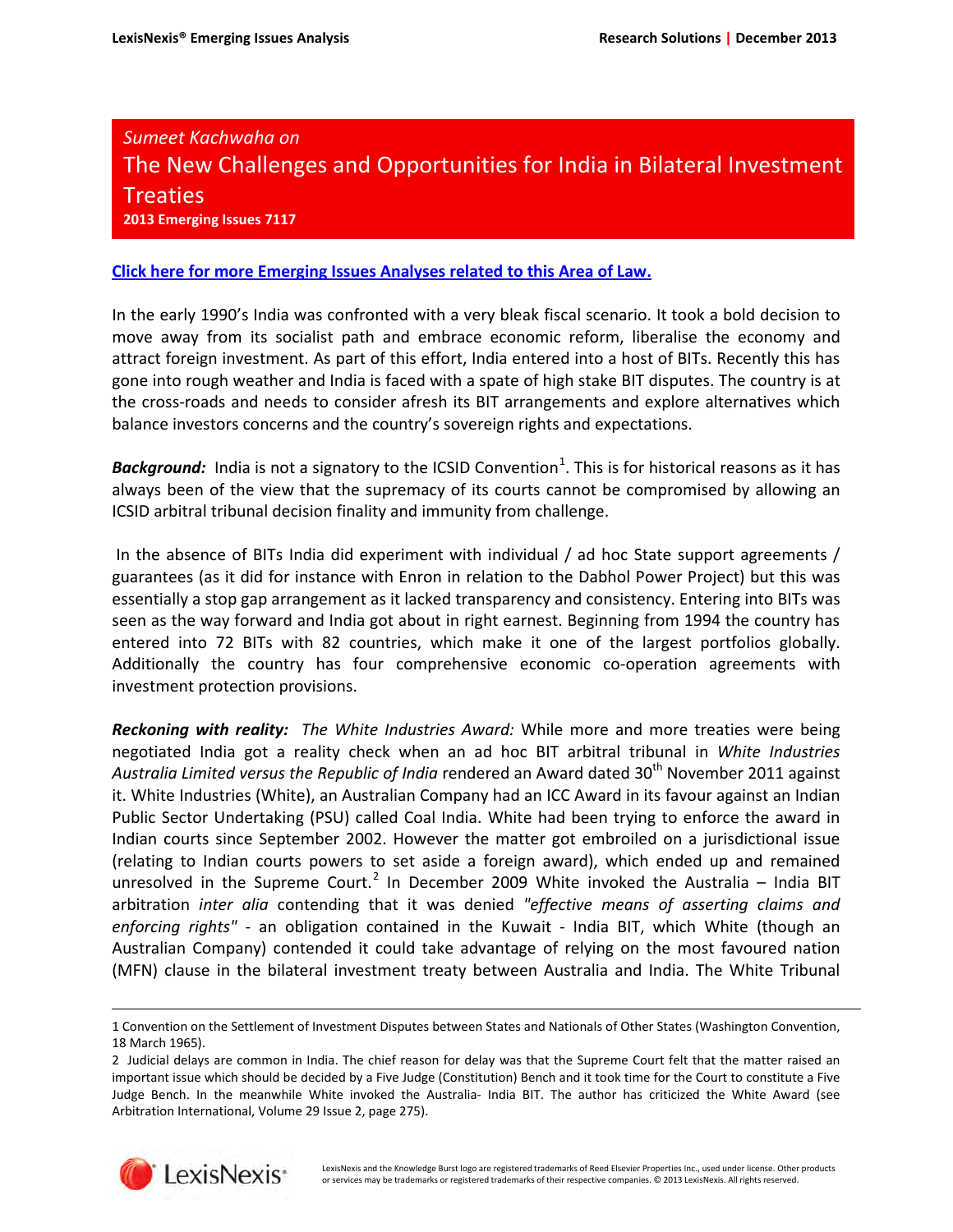*inter alia* held that the ICC Award which White had in its favour would be an "investment" under the BIT. It held that the Indian judicial system's inability to deal with White's jurisdictional appeal for over nine years amounted to an undue delay and constituted a breach of India's obligation to provide White with *"effective means of asserting claims and enforcing rights".* On this basis the BIT Tribunal awarded White damages (representing the sums awarded to it under the ICC Award along with costs). Essentially India had to suffer due to its general court delays even though it was not guilty of any specific act or omission in relation to White as an investor.

*Children's Investment Fund Management case:* This UK based hedge fund procured 1.01 per cent of equity in Coal India (a leading PSU) after the Government decided to offload 10 per cent of its shares in 2010. Soon thereafter, the investor objected against governmental influence on the PSU requiring it to sell cheap coal to power plants and others, which the investor said impacted the dividend payout.

The basis of the case seems questionable. It is a matter of public knowledge that PSUs in India serve social objectives (indeed this – and not profit making – is the rationale for their existence). The investor could not have been oblivious of the realities. Besides it would seem that the investor did in fact earn [3](#page-1-0)9 per cent return on its equity – (far better than the market average).<sup>3</sup>

*The Vodafone controversy:* The Vodafone controversy was somewhat unnecessarily called upon itself by India. The Vodafone Group had purchased shares in a Mauritius based entity, which in turn held 66% interest in an Indian telecom company. The Indian Government sought to impose a capital gains tax on the transaction. The amounts involved were large (over US\$2 billion). The High Court of Bombay held the transaction to be taxable but the Indian Supreme Court ruled in Vodafone's favour and held it to be non-taxable. The Government of India did not accept this as the final word and introduced retrospective legislation in Parliament sidestepping the dicta of the Supreme Court and holding Vodafone liable to tax. This provoked a sharp reaction not only from Vodafone but from the political and international business community at the highest level. Vodafone has served a Notice of Dispute under the India - Netherlands BIT, threatening India with arbitration if India's retrospective amendment to its law is not abandoned. A Conciliator has been appointed and efforts are afoot to settle the matter.

*The 2G license controversy:* Almost in parallel another major controversy has erupted. This arose out of allocation of spectrum licenses to 122 Indian and foreign telecom companies on a 'firstcome-first-serve' basis. The Government of India announced a policy in 2008 allocating telecom spectrum to applicants, taking a deliberate decision not to maximise profit for the State, but to allow licenses to be allocated on a fixed (low) license fee on a 'first-come-first serve' basis. The policy was sanctified at the highest level - endorsed by the Attorney General of India, the Telecom Regulator as well as the office of the Prime Minister. However the Comptroller & Auditor General of India came down heavily, stating that the public exchequer had been severely compromised, whereupon a Public Interest Litigation was filed in the Supreme Court *inter alia* challenging the allocation of licenses. The Supreme Court upon being seized of the matter held the 'first come first serve' policy adopted by the Government to be unconstitutional. The court held that the Government could not have given away precious natural resources on an arbitrary and non-

<span id="page-1-0"></span>3 A treaty too many: 15<sup>th</sup> May 2013; http://www.downtoearth.org.in.



 $\overline{\phantom{0}}$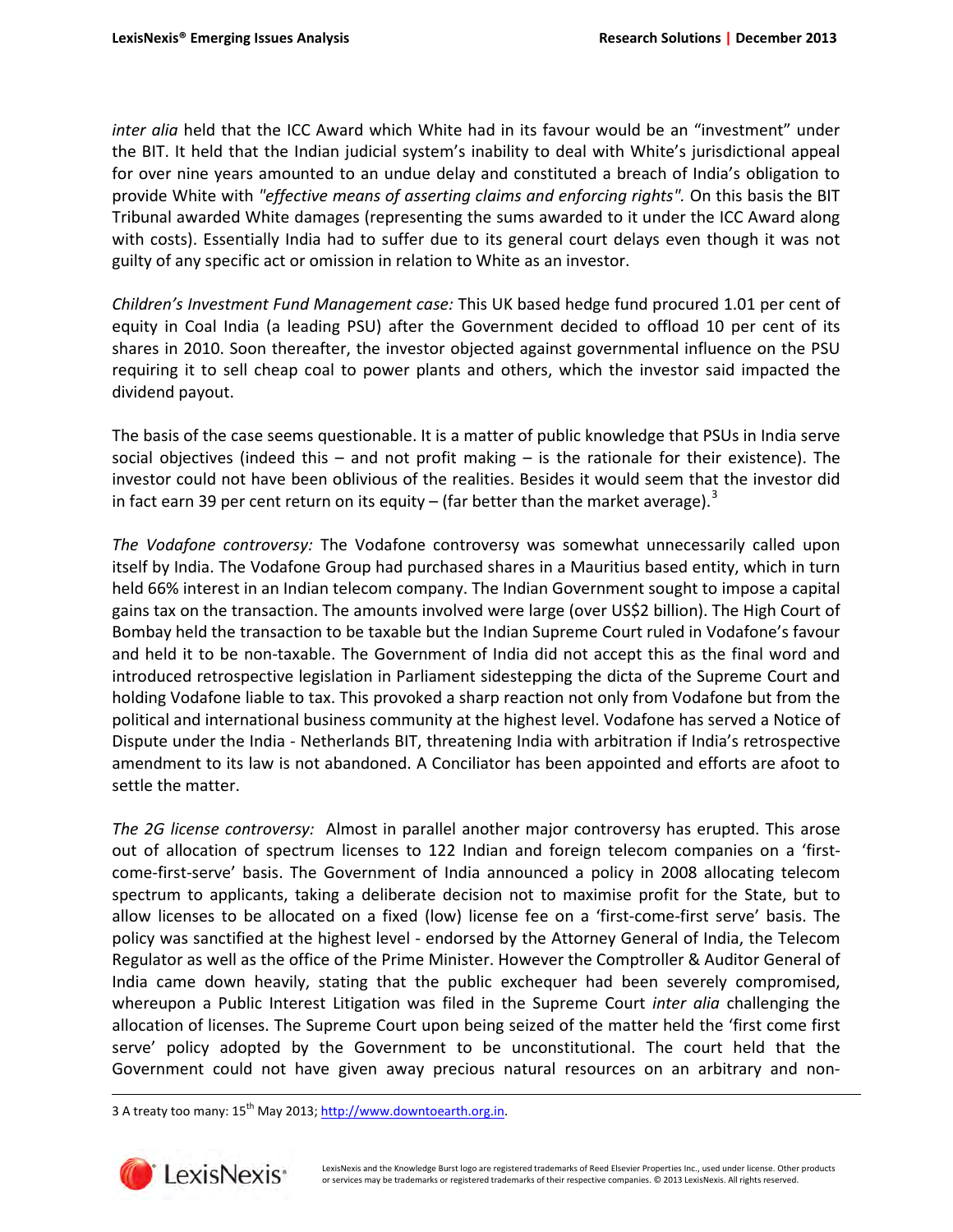transparent basis. It ought to have proceeded through public auction. As a corollary the Supreme Court struck down all 122 licenses that had been granted under the impugned policy. While the Indian telecom companies affected by this decision had no legal remedy (the decision being of the highest court of land), the foreign investors have not passively accepted the decision. They have threatened India with BIT arbitrations for very large amounts claiming reimbursement / compensation for their lost investment.

Amongst the companies involved are Russia's Sistema JSFC, Norway's Telenor ASA, Loop Telecom U.K, Axiatic Group Malaysia and Mauritius based Capital Global & Kaif Investment. Telenor's claim alone is reported to be US\$ 14 billion.

**The dilemma for India:** India seems to have got caught on the wrong foot. At one level it has exposed itself to a criticism of not being an investment friendly destination (an image it can ill afford given the enormous task the country has to pull its millions out of poverty). On the other hand there are legal issues which it must now face with billions at stake. Then there are cases like the Children's Investment Fund which impact the country's social agenda and sovereign functions.

*Lessons for India:* There is now (somewhat all of a sudden) a new dimension to Bilateral Investment Treaties (and indeed the picture is unfolding the world over).

To begin with, India needs to examine if its current BITs need to be modified or refined in any manner in light of the recent global experience. What are the legitimate rights which a foreign investor must be assured of and where does a country need to draw the line.

Secondly, India must realise that there is an inherent disadvantage it faces in BIT investment arbitrations. It is generally recognized that investment arbitrations are skewed in favour of foreign investors.<sup>[4](#page-2-0)</sup> A disadvantage that is further fueled by the limited pool of investment arbitrators and lawyers and the negligible participation of Indians in it.<sup>[5](#page-2-1)</sup> As a result India is driven to appoint non-Indians as arbitrators or lawyers in most of its BIT disputes.

It should be a legitimate expectation of a nation as vast and commercially significant as India to participate in the decision-making process where it is involved. India thus needs to take vigorous steps to train and upgrade the skills of its law officers; focus on giving arbitrations / arbitral institutes a boost so that locally grown talent is nurtured and emerges.

Third, India needs to seriously consider whether it should accede to the Washington Convention. Over 149 countries have ratified the Convention as of now (more have signed and are in the process of ratification). Can India afford to sit outside this community of nations?

<span id="page-2-1"></span><span id="page-2-0"></span><sup>5</sup> According to an in-depth study by CEO and Transational Institute dated November 2012 - 'Profiting from Injustice' - three US and UK firms have been involved in 130 investment treaties between them in 2011 alone. Further just 15 arbitrators from Europe, US and Canada have decided 55 per cent of investment dispute arbitrations. Further, as per the study, investment dispute lawyers have "a firm grip on academic discourse on investment law and arbitration" which may well compromise "academic balance and independence."



l

<sup>4</sup> See Gary Born, Duke Journal, Volume 61, Number 4, January 2012, page 775 at 842.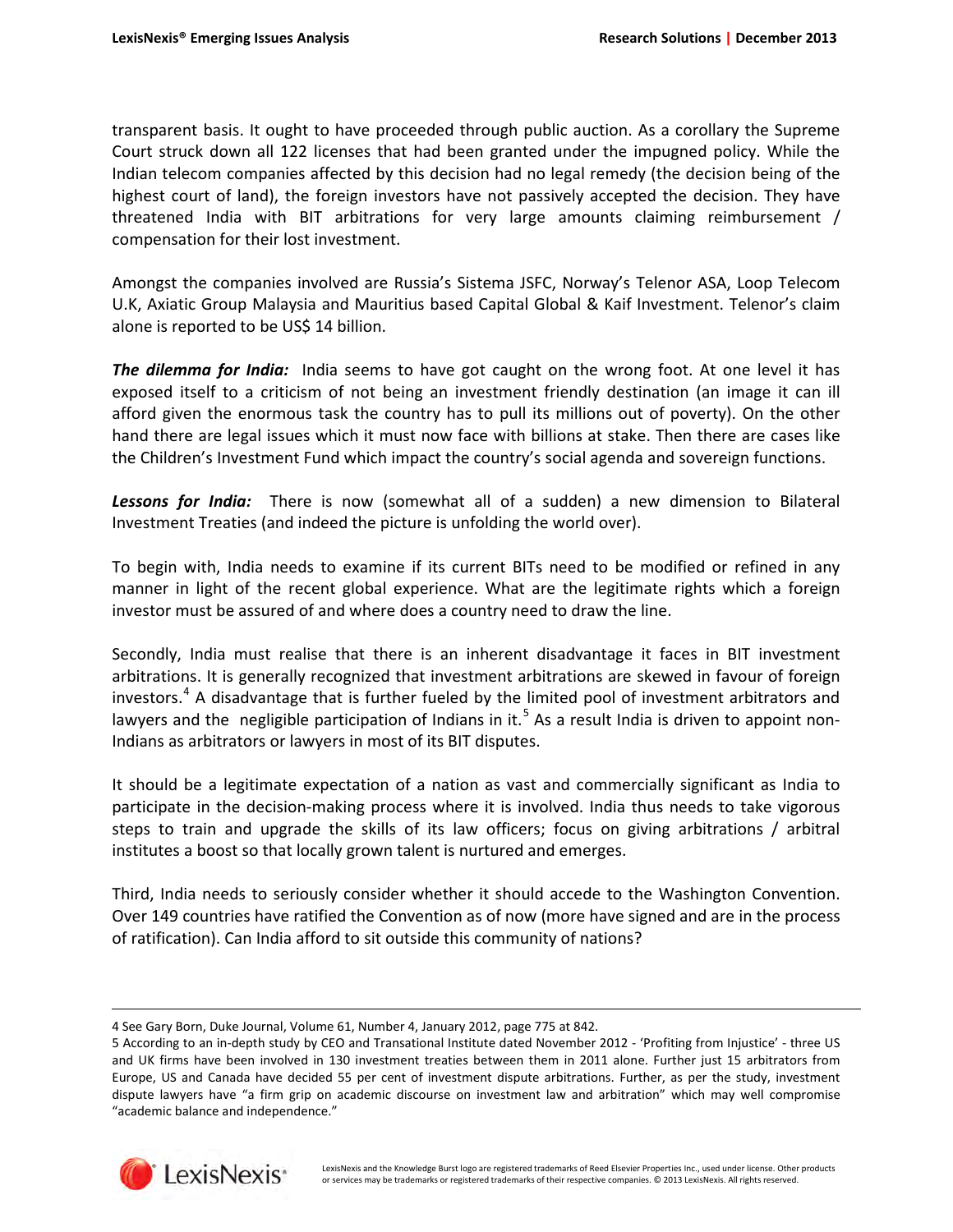*Lessons for the investors:* Fighting a legal battle against a host country should not be an ideal situation for any long term investor. Hence an investor's focus must be on moulding its business plans to fit in with realities on the ground, taking the thick with the thin (just as any domestic investor would). A foreign investor's interest would be equally well served (and foreign investment not suffer) if the treaty in question is confined to protecting against seriously inequitable or unfair treatment. Too expansive a treaty, its interpretation or application is not in the best interest of investors or the future of BITs. There is a case for restraint. The next section touches on this.

## *The global picture:*

India is not alone at the cross roads. The number of investment claims registered up to 1996 was only 38. By 2011 this number had increased to 450 and [6](#page-3-0)2 new cases were filed in 2012 alone.<sup>6</sup>

Bolivia, Venezuela and Ecuador have denounced the ICSID Convention. Venezuela is currently renegotiating 25 BITs. Argentina is faced with more than 40 BIT arbitrations with mind-boggling sums involved. Several of these concerned Argentina's financial crisis of 2001 and the consequent (deliberate) decision of the Government to allow its currency to devalue against the dollar. Certain investors claim that they suffered a loss as a result. Australia is faced by claims brought by tobacco companies alleging indirect expropriation of their trade marks and other intellectual property rights as a result of plain packaging legislation.

UNCTAD has called for a 'public debate' and mechanism to reform investor – State dispute settlement. On 10 April 2013, it issued a press release dated stating *"the number of investment disputes brought to international arbitration reached a new peak in 2012, amplifying the need for public debate about the efficacy of the investor-State dispute settlement (ISDS) mechanism and ways to reform it, a new UNCTAD report says" .[7](#page-3-1)*

Australia has come out strongly indicating its intent to limit the scope of future BITs including doing away with the Dispute Resolution procedures envisaged therein. A Trade Policy statement issued in April 2011<sup>[8](#page-3-2)</sup> inter alia states that while the government will ensure that foreign and domestic businesses are treated equally under the law, *"the Government does not support provisions that would confer greater legal rights on foreign businesses than those available to domestic businesses. Nor will the Government support provisions that would constrain the ability of Australian governments to make laws on social, environmental and economic matters in circumstances where those laws do not discriminate between domestic and foreign businesses[….]. In the past, Australian Governments have sought the inclusion of investor-state dispute resolution procedures in trade agreements with the developing countries at the behest of Australian businesses. The Gillard Government will discontinue this practice. If Australian businesses are concerned about sovereign risk in Australian trading partner countries, they will need to make their own assessments about whether they want to commit to investing in those countries."*

<span id="page-3-2"></span><span id="page-3-1"></span><span id="page-3-0"></span><sup>7</sup> See footnote 6, *supra*. The United Nations Conference on Trade and Development (UNCTAD) publishes an annual Report on Recent Developments in Investor State Dispute Settlement (ISDS) highlighting the developments during the previous year. 8 Gillard Government Trade Policy Statement: Trading our way to more jobs and prosperity.



 $\overline{\phantom{0}}$ 

<sup>6</sup> UNCTAD Press Release No. PR/2013/007 dated  $10^{th}$  April 2013.